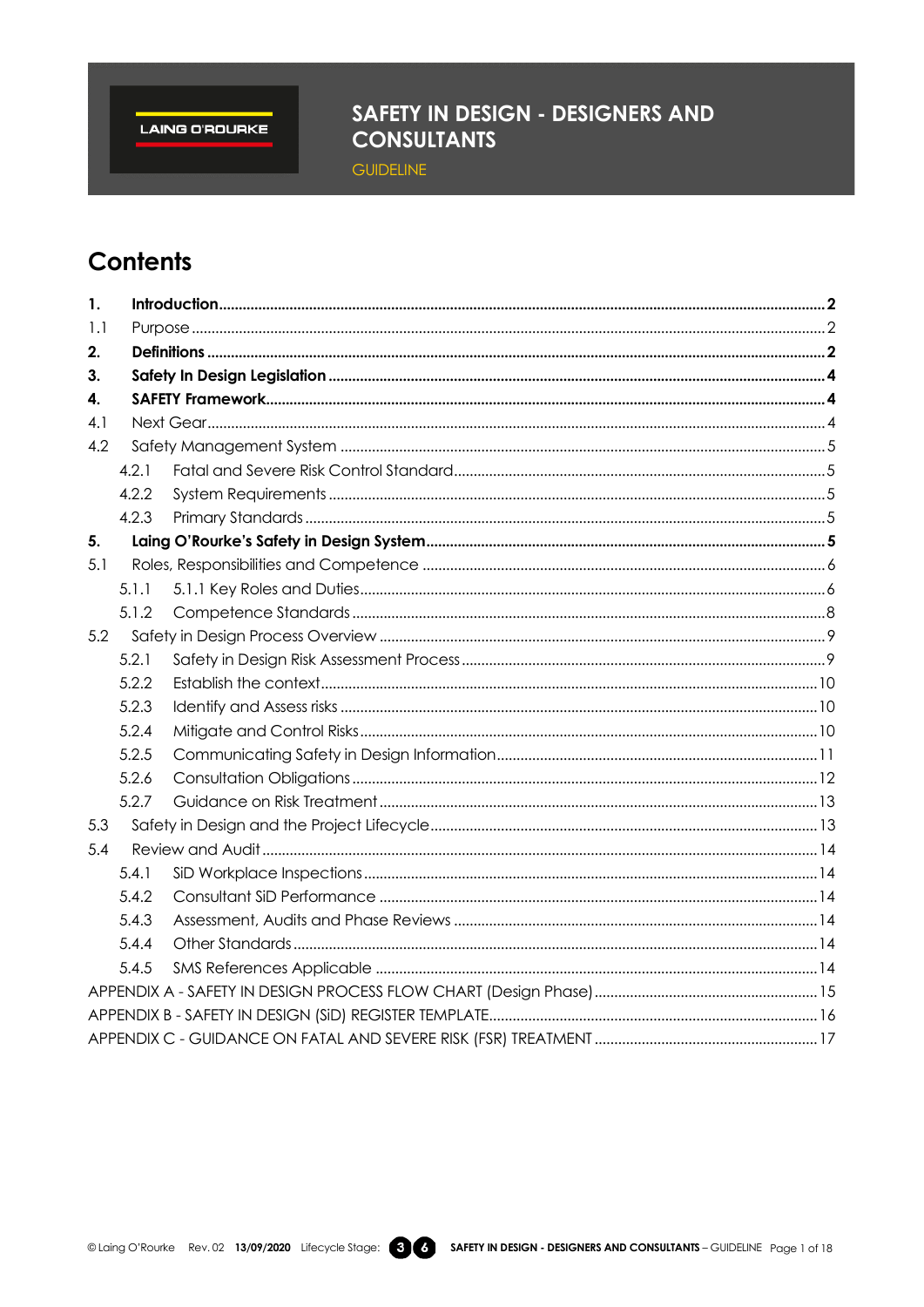## <span id="page-1-0"></span>**1. Introduction**

Laing O'Rourke is committed to achieving the highest possible standards on its projects to deliver value and certainty for our clients. In order to do this effectively, it is of paramount importance that our supply chain partners fully support and commit to the same aims and objectives. We believe that through working closely with our supply chain, and jointly focussing on common objectives, we can achieve measurable and sustainable improvement in performance.

Among our partners, suppliers and collaborators, Designers and Consultants have an unparalleled influence on the technical performance of our projects. Accordingly, Laing O'Rourke is committed to working closely with them to ensure our projects are safe to construct, operate, maintain, decommission, demolish and dispose.

## <span id="page-1-1"></span>**1.1 Purpose**

This Guideline introduces our Safety in Design (SiD) system with the aim to assist Designers and Consultants to understand our expectations in respect of the associated processes.

This guideline highlights our approach to Safety in Design, as well as identify those responsibilities that will be managed by Designers and Consultants.

The contents apply to both our internal engineering teams, externally engaged Designers and Consultants, and any subcontractor who is responsible for design.

This document is to be applied in conjunction with:

• Design Management Plan, if applicable to describe the methods, responsibilities and tools that will be used to ensure that the design efficiently fulfils the project objectives; and

• SiD Action Plan, which details how SiD will be undertaken across program and scope of individual's project

This document serves as a subordinate to support other requirements contained in legislation, Code of Practice, the Project Health and Safety Plan or contract documents.

Laing O'Rourke requires each of its Designers and Consultants to be issued this document and comply with the SiD system prescribed. Where Designers and Consultants have their own SiD process, this may only be used with written agreement from Laing O'Rourke.

## <span id="page-1-2"></span>**2. Definitions**

Act: The Work Health and Safety Act as implemented in the relevant State or Territory (or Country).

As Low As Reasonably Practicable (ALARP): A risk management objective widely adopted in safety management systems by organisations across industries worldwide. It is a principle that assures no risk in the 'Tolerability Region', a region of risk between broadly acceptable and unacceptable, can be accepted unless reduced to as low as reasonably practicable. It is a common practice to demonstrate compliance with legal criteria for acceptable risk.

Designers and Consultants: A person conducting a business or undertaking (PCBU) whose profession, trade, business or agency involves them in expert or professional services that include but are not necessarily limited to the following fields:- architecture, engineering, planning, management, development, safety, access and certification, including managers of these services.

Commissioner of Design: The PCBU who commissions a design, which can be a Client, Principal Contractor, Consultant, or essentially another PCBU who requests, requires, asks for the design to be completed. Depending on the form of contract, this may be Laing O'Rourke.

Contractor: Reference to 'contractor' within this document shall, where relevant, be construed to mean any Subcontractor.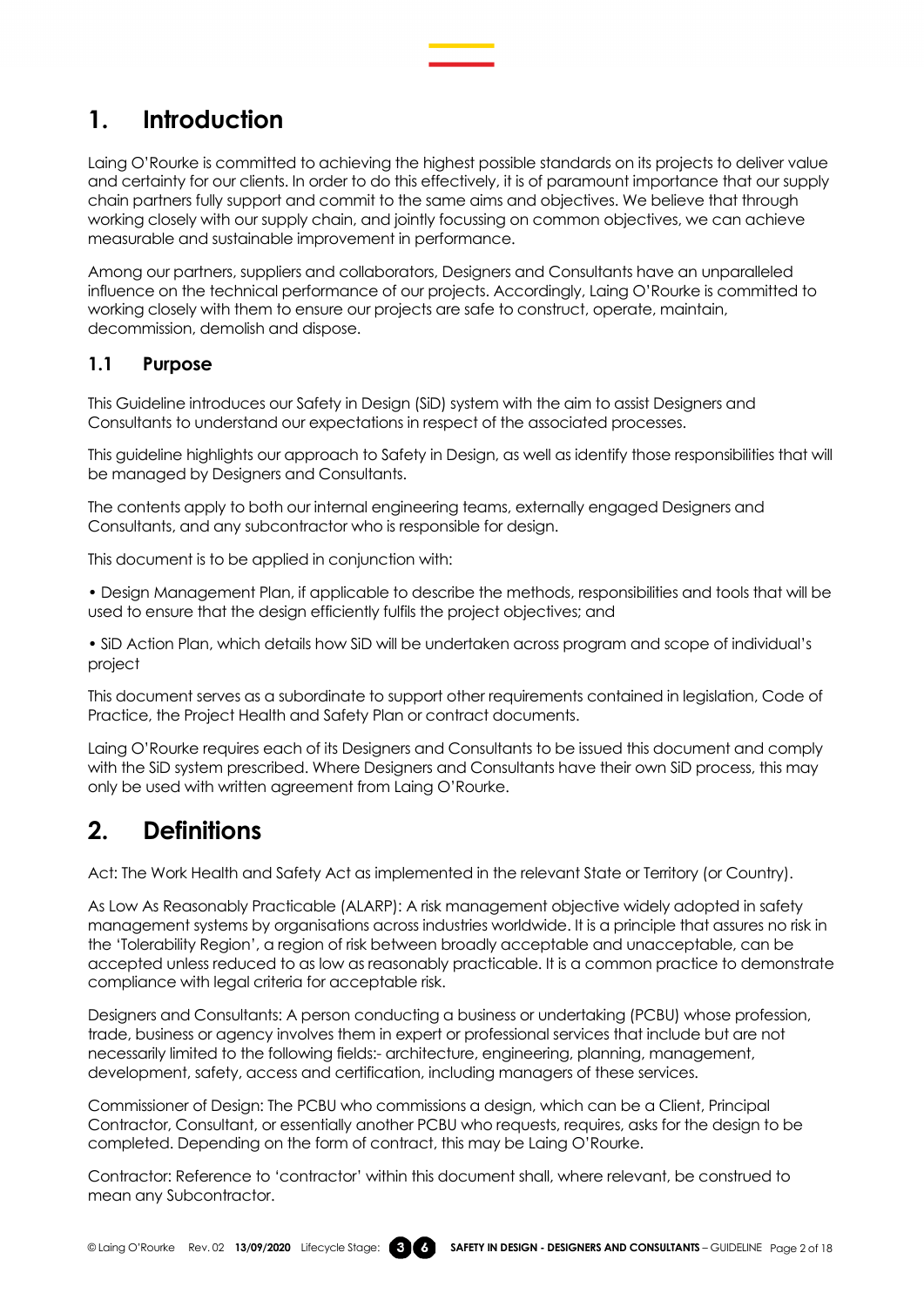Design: In relation to plant or structure will include:

- Design of part of the plant or structure
- Redesign or modification of a design

Fatal & Severe Risk (FSR): an activity that is considered to have high consequences to people if not managed appropriately.

Hazard: A source of potential harm or a situation with the potential to cause loss.

Hierarchy of Control: A range of hazard control methods arranged in order of implementation preference, ranked from highest level of protection and reliability to the lowest.

The hierarchy of control model is as follows:

- Eliminate
- Substitute
- Isolate
- Engineering
- Administrative
- Personal Protective Equipment

Laing O'Rourke: References within this document will include all Laing O'Rourke Group Companies including but are not necessarily limited to: Select, Austrak, and Laing O'Rourke Australia Construction.

Central Engineering: Laing O'Rourke's internal design team.

Persons Conducting Business or Undertaking (PCBU): A person conducts a business or undertaking:

- Whether the person conducts the business or undertaking alone or with others.
- Whether or not the business or undertaking is conducted for profit or gain.

This includes a business or undertaking by a partnership or an unincorporated association.

Reasonably Practicable: Deciding what is 'reasonably practicable' requires taking into account and assessing all relevant matters including:

- Likelihood of the hazard or the risk occurring.
- Degree of harm that might result from the hazard or the risk.
- Knowledge about the hazard or risk, and ways of eliminating or minimising the risk.
- Availability and suitability of ways to eliminate or minimise the risk.

• Costs associated with eliminating or minimising the risk, including whether the cost is grossly disproportionate to the risk.

Reference is made in the legislation to risks being reduced to as low as reasonably practicable (ALARP).

Risk: This is the chance that either an expected outcome will not be achieved, or that an unforeseen event will occur. It is measured in terms of consequences and likelihood.

Safety in Design (SiD): The integration of control measures early in the design process to eliminate or, if this is not reasonably practicable, minimise 'as low as reasonably practicable', risks to health and safety throughout the life of the plant or structures being designed.

So Far As Is Reasonably Practicable (SFAIRP) is a legal approach processed by the courts in Australia, depending on the jurisdictions and laws of individual states, to assess whether or not a duty holder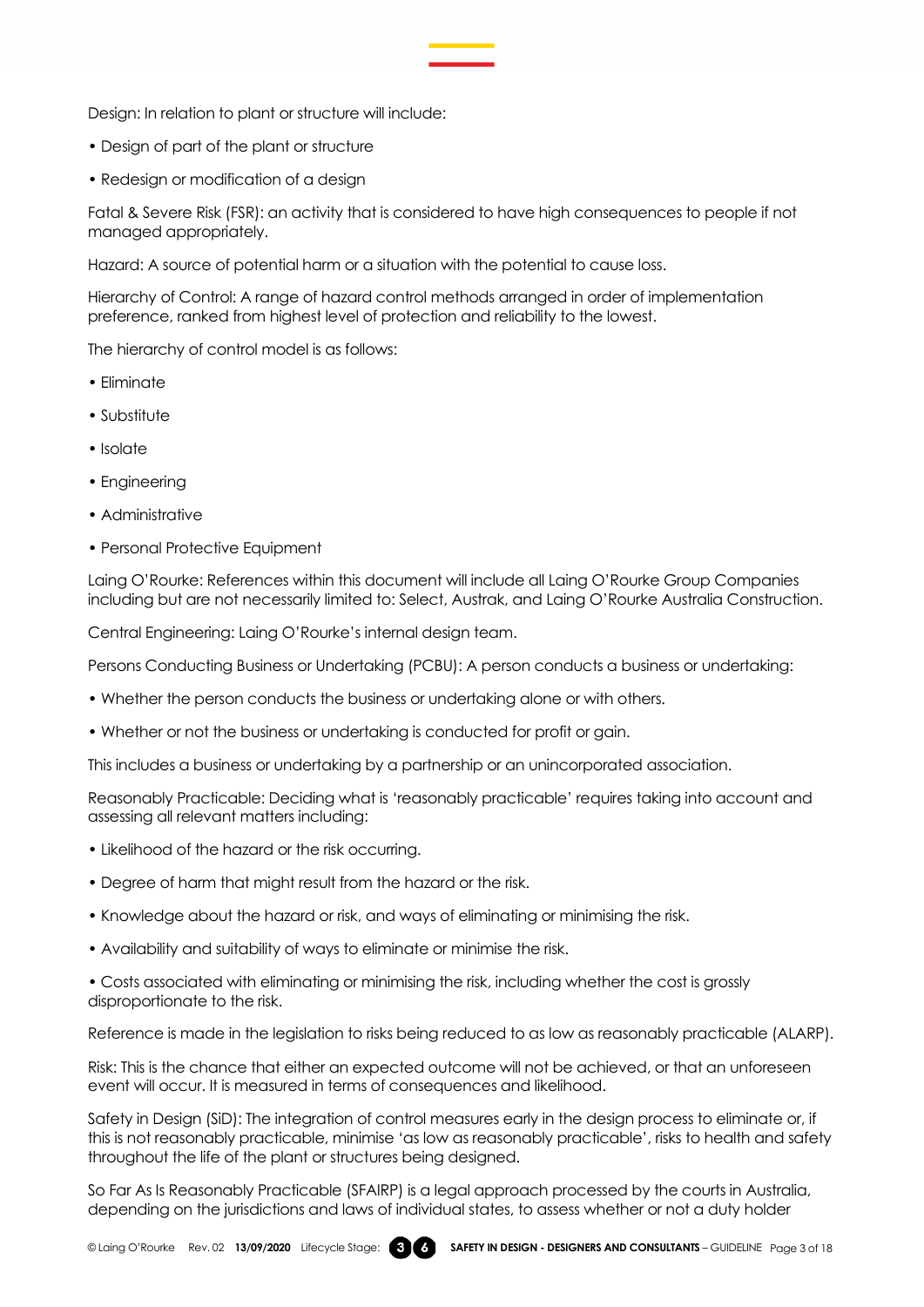adequately performs his or her duty of care to eliminate, or where not practicable, to minimise risk to ensure health and safety of a person.

## <span id="page-3-0"></span>**3. Safety In Design Legislation**

Laing O'Rourke's SiD procedures address the requirements of the harmonised Work Health and Safety Act 2011 and its Regulations 2011. These procedures are applicable across all Laing O'Rourke jurisdictions throughout the Australian Hub.

Designers and Consultants must also take into consideration relevant local legislation in respect of their SiD Obligations.

Additionally, Safe Work Australia has established a Code of Practice titled 'Safe Design of Building and Structures'. This document should be referenced for principles of Safe Design.

Designers' and Consultants' key obligations under the harmonised Work Health and Safety Act 2011 include a duty to:

• Identify health and safety risks in relation to their design through consultation across the entire life of the plant or structures being designed.

• Manage hazards through the implementation of a systematic risk management process, utilising the hierarchy of control model in order to mitigate the health and safety risks associated with the design to ALARP.

- Maintain control measures.
- Review control measures through consultation.
- Communicate SiD information to all parties who interact with the design.

So far as is reasonably practicable, all PCBUs have a legal duty to ensure employees, other workers and other persons (including the public) are not exposed to health and safety risks arising from the business or undertaking.

Similarly, a PCBU that designs plant or structure must ensure that the plant or structure is designed to be without risk to the health and safety of various persons, who would carry out reasonably foreseeable tasks in relation to the design or are exposed to health and safety risks arising from that design.

Although some States have not yet signed the harmonised legislation, the Laing O'Rourke SiD System applies across all jurisdictions to ensure consistency throughout the regions in which Laing O'Rourke operates.

WA is currently governed by the Occupational Health and Safety Act 1984 but is expected to harmonise with the national legislation. Victoria has indicated their intention to manage their SiD requirements under the Occupational Health and Safety Act 2004.

In addition there are Acts that cover specific industries and states, such as the Rail Safety Act NSW 2008, and the Mines Safety and Inspection Act WA 1994. As such, Designers and Consultants must take into consideration relevant local legislation in respect of their SiD obligations.

## <span id="page-3-1"></span>**4. SAFETY Framework**

## <span id="page-3-2"></span>**4.1 Next Gear**

#### A FORWARD THINKING APPROACH TO SAFETY

Next Gear is our agenda that builds safety resilience into the organisation, founded on engagement and trust. Where we place our people at the heart of safety decision making and where safety performance focusses on understanding success and the many things that go right.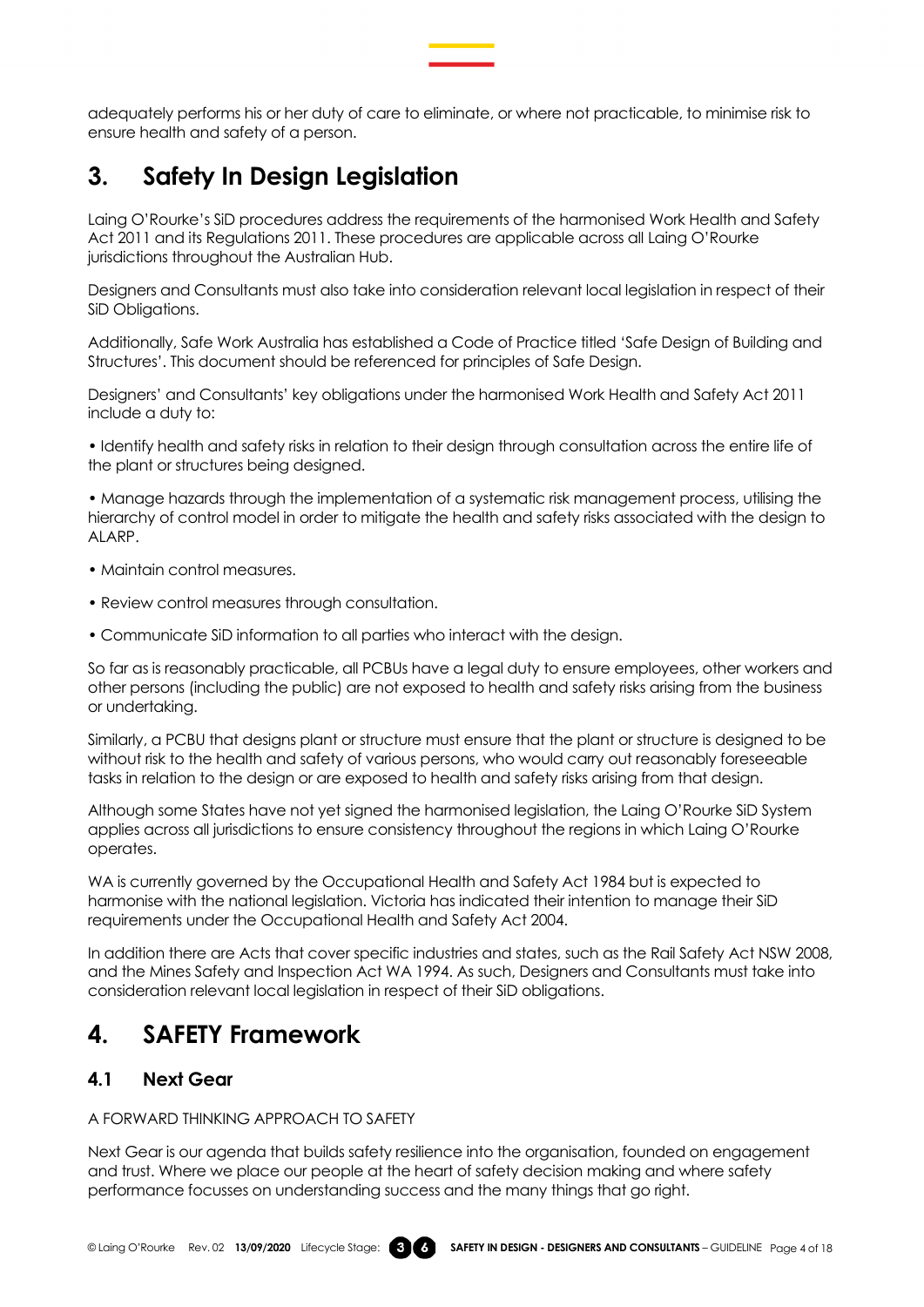Next Gear challenges us to move beyond traditional safety practices and measures, by applying a framework described in the three principles:

- 1. People are the solution (as opposed to people are the problem).
- 2. Safety in the presence of positives (as opposed to safety is the absence of negatives).
- 3. Safety is an ethical responsibility (as opposed to safety is a bureaucratic activity).

These are supported through a number of tactics which bring the principles to life across our workplaces:

- (a) Focusing on high consequence risks
- (b) Investigating for success
- (c) Reducing bureaucracy and simplifying systems
- (d) Empowering our workforce through engagement and trust
- (e) Leadership that challenges traditional thinking.

## <span id="page-4-0"></span>**4.2 Safety Management System**

Laing O'Rourke implements a Safety Management System (SMS) across all of its operations. The SMS comprises management plans, procedures and other documents that describe and control our activities with respect to safety. They are categorised into the following:

### <span id="page-4-1"></span>**4.2.1 Fatal and Severe Risk Control Standard**

The Fatal and Severe Risks (FSR's) identified within the SMS provide clear guidance regarding the various minimum mandatory requirements that must be in place, demonstrated and working effectively with the intent of managing FSR's within our operations. It is an important element of the Laing O'Rourke Safety Management framework.

This is the primary document for our supply chain partners to be familiar with. This approach allows project teams to operate and make decisions within a more rigorous and straightforward framework, focussing attention away from some of the bureaucratic processes.

The Fatal and Severe Risk Control Standard is designed to be used at all stages of construction. Whilst it can be used as an audit tool after an activity to confirm the critical controls were in place, it is more important to use the tool throughout the other cycles of design, planning, procurement and delivery.

## <span id="page-4-2"></span>**4.2.2 System Requirements**

Procedural controls monitor the performance and the application of the System Standards of the overall health and safety management system. This includes the Safety in Design system.

## <span id="page-4-3"></span>**4.2.3 Primary Standards**

The primary standards are construction task-specific minimum requirements to ensure that the objectives of the System Requirements and standards are met. These documents detail requirements for design, as well as construction activity and a full list is provided in the SMS. All personnel, including Designers and Consultants, are to comply with the SMS, across all Laing O'Rourke projects.

Copies of System Requirements, Primary Standards and Elements will be provided by the SiD Coordinator or Design Leader, or are available on the SMS website (https://nextgearsms.com/).

# <span id="page-4-4"></span>**5. Laing O'Rourke's Safety in Design System**

As part of the SMS, Laing O'Rourke deploys a specific SiD system on all projects to ensure that, so far as is reasonably practicable, employees, other workers and other persons (including the public) are not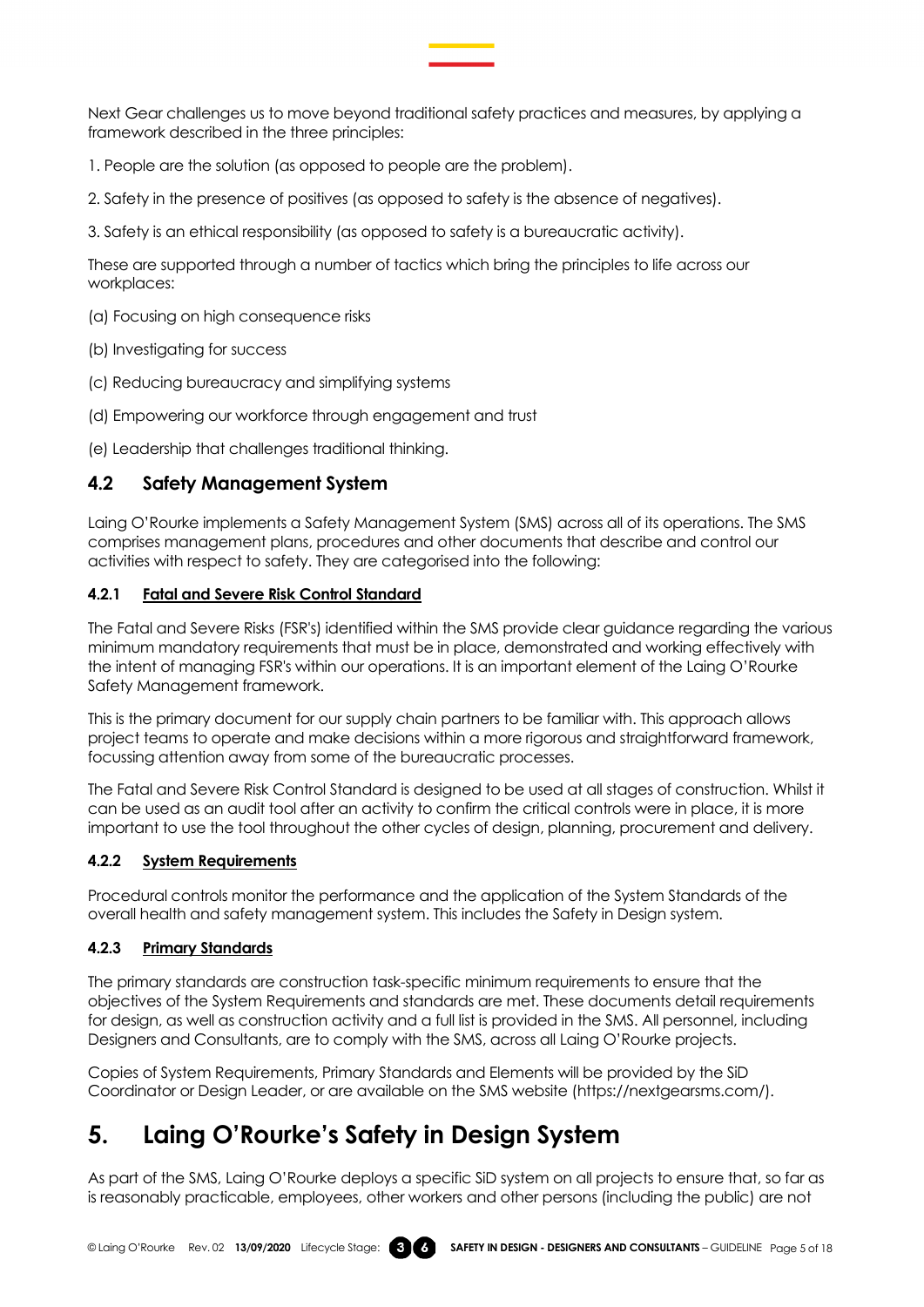

exposed to health and safety risks arising from our business. The SiD system applies at any point where design is being undertaken or changes to design have occurred.

Laing O'Rourke trains its supervisors, engineers, commercial and procurement staff in the implementation of its SiD system to ensure that safety is considered during all phases of the project.

This includes the bid, design development, construction, operation, maintenance and demolition phases, with particular focus on design change, and its implications.

Designers can expect Laing O'Rourke personnel to be engaged and informed in relation to SiD activities. Specific SiD documents have been developed and implemented in support of our personnel, to capture and record useful information and details to assist.

In addition to this guideline, these key SiD documents are:

- Safety in Design Procedure
- SiD Action Plan Template
- SiD Register Template, and
- SiD Report Template

Procedures, guidelines and templates associated with the SiD process will be provided by the SiD Coordinator or Design Leader, as required. Training in this process can also be offered as needed.

### <span id="page-5-0"></span>**5.1 Roles, Responsibilities and Competence**

Consultants, designers, constructors, suppliers and clients will be required to cooperate fully with the SiD Coordinator, Design Leaders and all other Designers and/or PCBUs as required by the Act and Regulation.

#### <span id="page-5-1"></span>**5.1.1 5.1.1 Key Roles and Duties**

The SiD system nominates a small number of key roles to be held by Laing O'Rourke, Designers and Consultants. Depending on the size and complexity of the project, these may be part-time or full-time appointments.

The key roles and responsibilities of those involved in the SiD process have been outlined below.

#### 5.1.1.1 Safety in Design Coordinator

For each project, Laing O'Rourke will appoint a SiD Coordinator from within its team. They will be responsible for:

• Working with all internal and external design consultants to facilitate the implementation of SiD requirements.

• Confirming Laing O'Rourke's SiD Requirements to all PCBUs.

• Scheduling SiD meetings and workshops and distributing resultant correspondence from these meetings.

• Receiving and reviewing SiD reports, method statements and risk registers submitted by Designers and Consultants.

• Establishing, reviewing and updating, communicating and verifying signoff and completion of tasks in the SiD Register.

Laing O'Rourke's review of the project's SiD process and SiD documentation does not imply that Laing O'Rourke is accepting or becoming responsible for the claims, statements, calculations, analysis, testing or observations made within that documentation.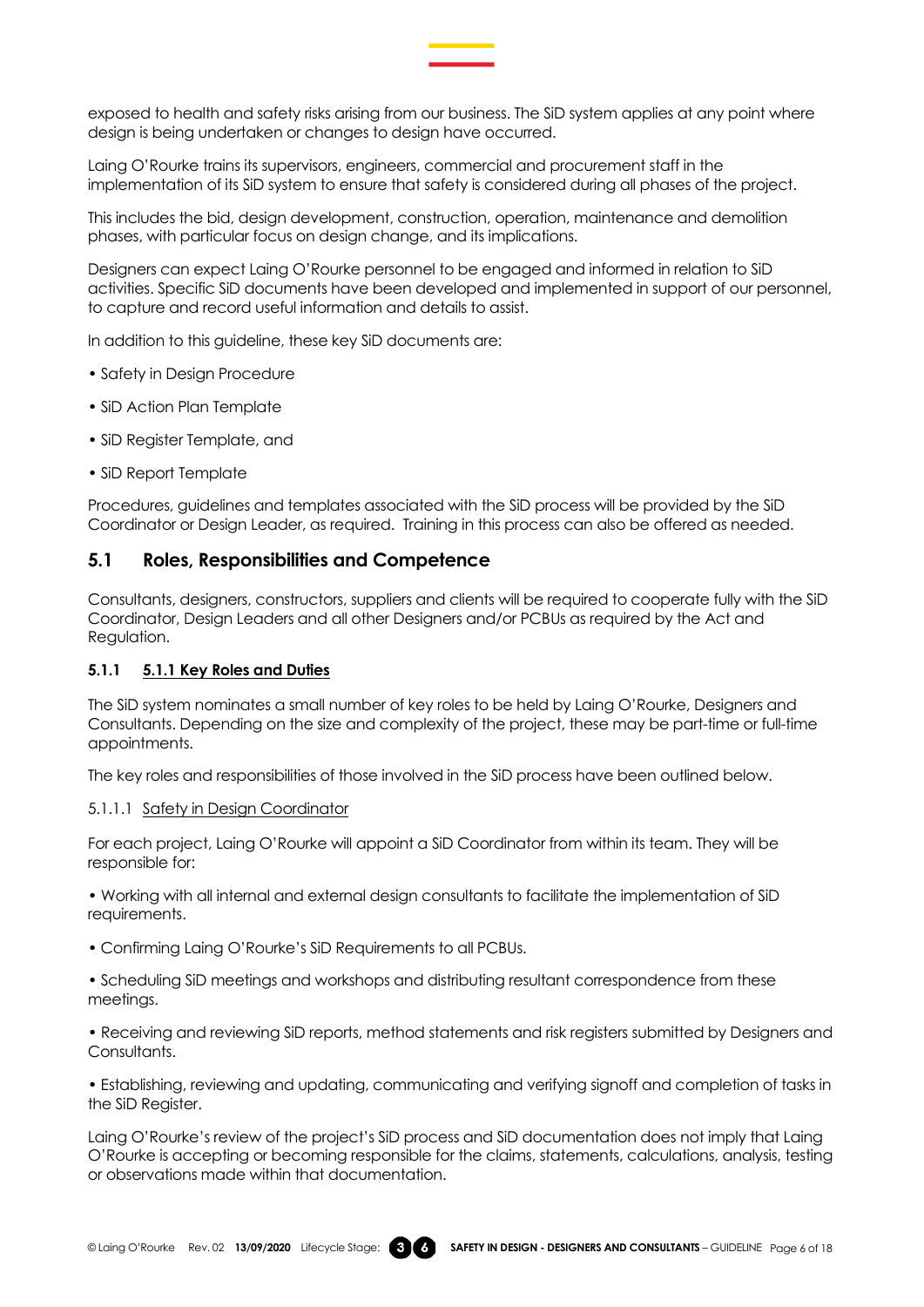As such, the project SiD Coordinator is to ensure accuracy and compliance of SiD documentation remains with the provider.

The Appointment of SiD Coordinator template provides a complete list of the roles and responsibilities of this role. This can be provided through the SiD Coordinator for the projects.

#### 5.1.1.2 Designers and Consultants SiD Representative

Design consultants shall nominate a SiD Representative from within its project team to ensure its SiD obligations are fulfilled. If a designer operates across a number of disciplines, that firm may need to appoint a SiD Representative per discipline. The SiD Representative may have other roles in the design team.

Key consultant SiD obligations include:

• Ensuring risk management is conducted in relation to their design and SiD process is undertaken in accordance with Laing O'Rourke's minimum and relevant legislative requirements.

• Consulting with all relevant project stakeholders throughout the design development, including facilitating SiD meetings and workshops as necessary.

• Conducting risk management in regards to their design, including:

• Carrying out or arranging the carrying out of any calculation, analysis, testing or examination that may be necessary.

- Identifying health and safety risks in relation to their design through consultation.
- Assessing these risks
- Mitigating risks through the implementation of the Hierarchy of Control.
- Communicating to the relevant project stakeholders all SiD information in relation to their design.

Designers and consultants will provide any calculations, analysis, testing, or examination in relation to plant or structures, including any hazardous properties identified by testing.

They must also provide Laing O'Rourke with details of their verification plan, including a register of relevant calculations relating to their design and verification of their calculations.

#### 5.1.1.3 Laing O'Rourke Design Leader

The Laing O'Rourke's Design Leader of a project, amongst other duties towards safety in design, will be responsible for:

- Initiating the SiD process on a project by completing the Project SiD Action Plan.
- Ensuring the Action Plan is followed throughout the project.

• Communicating Laing O'Rourke's SiD requirements and ensuring all Designers and Consultants have been issued the 'Safety in Design – Designers and Consultants' guideline.

• Facilitating consultation between all relevant stakeholders of the project.

• Mentoring and supporting Designers and Consultants to ensure they are appropriately implementing the SiD Process.

- Managing the SiD process to ensure it is conducted in line with the iGMS.
- Ensuring that the recording and communication of SiD information to all relevant project stakeholders is managed.
- Importing Laing O'Rourke's SiD lessons learnt where relevant.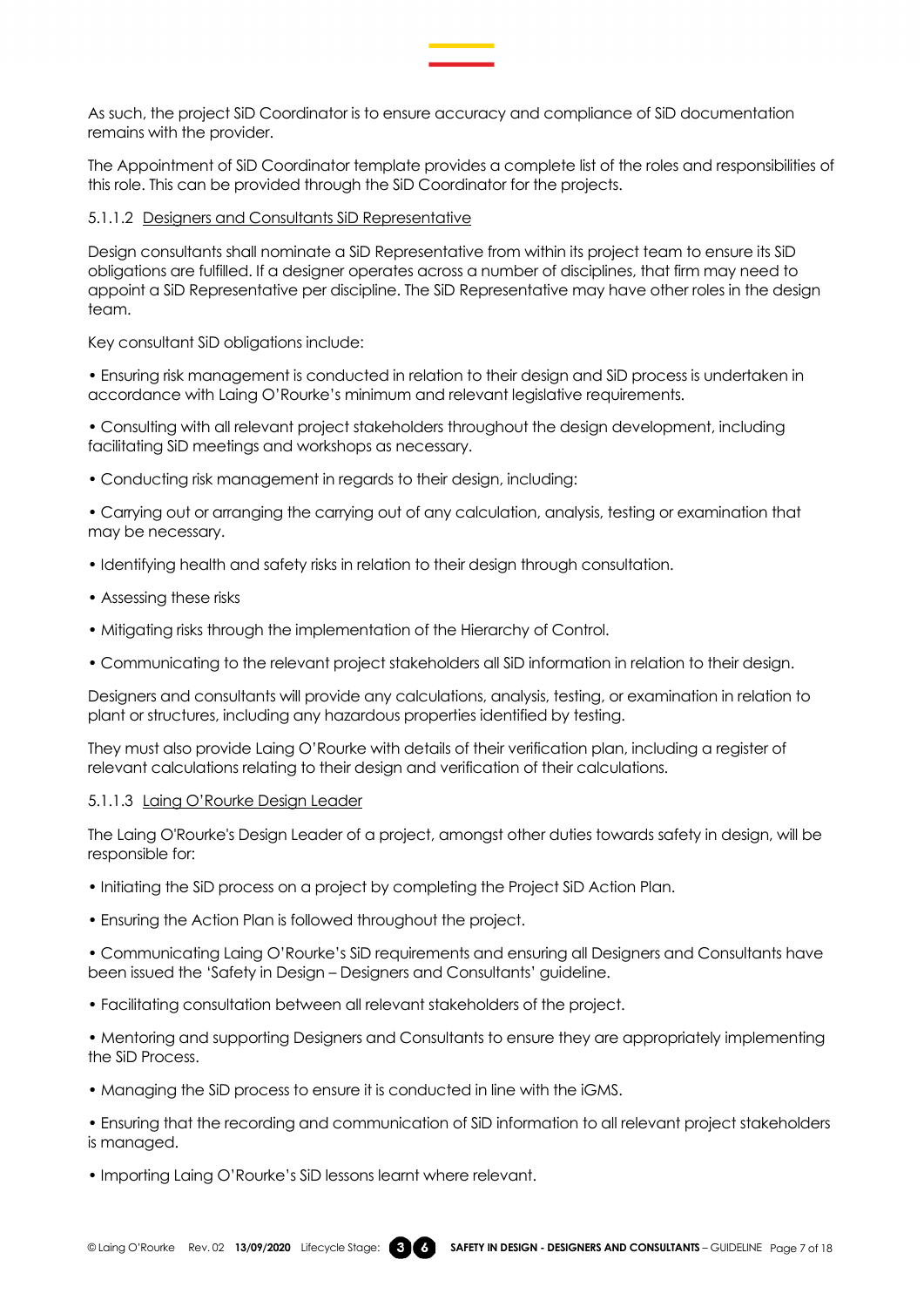• Compiling a SiD handover package and communicate the projects SiD information to the construction team, owners, operators, users and maintainers.

- Communicating to all stakeholders their SiD responsibilities under Laing O'Rourke's SiD procedure.
- Managing the competency assessment and verification of personnel with SiD duties.
- Monitoring and reviewing SiD controls through consultation.

• Requesting Designers and Consultants to provide information confirming that calculations, analysis, testing or examination has been conducted and the results have been verified. Typical documentation that should be provided is a calculations register supported by the relevant Consultant's verification forms.

• Reviewing Designers and Consultants verification documentation regarding calculations, analysis, testing or examination in relation to plant or structures.

• Communicating to the relevant stakeholders all SiD information in relation to the project and the designs included within as supported by designers' and consultants' SiD details.

For most projects, the Design Leader will carry dual roles and be appointed as the SiD Coordinator and in such cases, will perform the duties described in 5.1.1.1as well as those listed in 5.1.1.3.

In the absence of a project Design Leader, a nominated representative from Laing O'Rourke's delivery team shall be appointed SiD Co-ordinator to facilitate these duties.

#### 5.1.1.4 Suppliers, Manufacturers, Importers, Subcontractors

Suppliers, manufacturers, importers and subcontractors shall participate in consultation during the design development of a project.

Where a supplier or subcontractor is engaged under Design and Construct or Design and Supply arrangements, they will be required to nominate a SiD Representative and fulfil the responsibilities of a Designer through a SiD Representative, as described in 5.1.1.2.

#### 5.1.1.5 Construction Team Members

The Construction team members of a project shall take part in all activities to support SiD. They will be responsible for:

- Providing expert advice regarding construction methodology and hazards.
- Participating in consultation during the design development of a project.
- Implementing, monitoring and reviewing all assigned construction phase control measures.

• Ensuring that changes on site are managed through an official change process whereby any recommendations or proposals affecting the design are reviewed by the relevant designer responsible for that element of work.

Note: A person who alters or modifies a design without consulting the original or subsequent Designer will assume the duties of a Designer, regardless of whether their role in the project is specifically identified as a design role.

#### <span id="page-7-0"></span>**5.1.2 Competence Standards**

#### 5.1.2.1 Knowledge and Capability

Laing O'Rourke seeks to ensure that all people working on our projects are competent to carry out their particular duties and tasks. Competence is achieved through a combination of knowledge, training and experience.

Laing O'Rourke requires Designers and Consultants to demonstrate that their organisations have staff with appropriate health and safety knowledge, technical professional knowledge, and the capability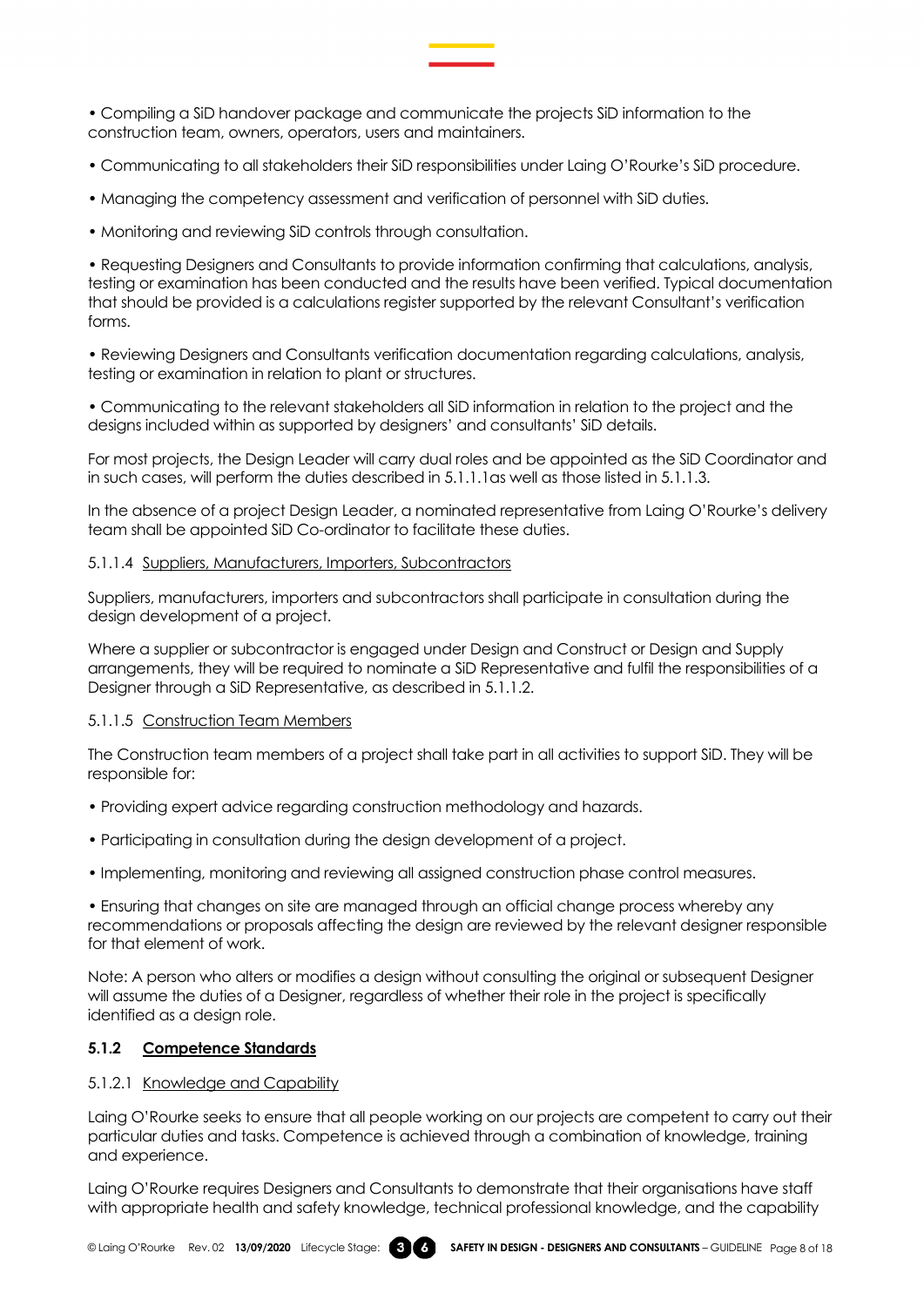to manage design hazards through a formal system for the identification, elimination, and minimisation of risks.

Laing O'Rourke also requires evidence to be provided where particular qualifications are required by legislation as being a prerequisite to particular professional services.

In addition to core design capabilities relevant to the Designer's role, a Designer should have:

• Knowledge of work health and safety legislation, codes of practice and other regulatory requirements.

- Understanding of the intended purpose of the plant, structure or construction element.
- Knowledge of risk management processes.
- Knowledge of technical design and construction standards.
- Understanding of construction methods and their impact on the design.
- The ability to source and apply relevant data on human dimensions, capacities and behaviours.

Many projects involve a broad range of design disciplines. Various persons with specific skills and expertise may need to be included in the design team or consulted during the design process to fill any knowledge gaps, including ergonomists, engineers and occupational hygienists.

#### 5.1.2.2 Communication

Laing O'Rourke requires all designers and contractors to display effective communication at all levels of the projects. This includes maintaining a transparent communication channel such that everyone will have access to information required at any stage of the project.

Communication excellence can be achieved through effective documentation control, efficient transfer of information and a definitive approach for consultation.

## <span id="page-8-0"></span>**5.2 Safety in Design Process Overview**

The primary goal of SiD is to ensure, so far as is reasonably practicable, that the design of plant or structures is executed in a manner that ensures persons involved in the construction, operation and maintenance, decommissioning, demolition and disposal are not exposed to any reasonably foreseeable health and safety risks.

A summary of this process is detailed in Appendix A - SiD Process Flow Chart.

#### <span id="page-8-1"></span>**5.2.1 Safety in Design Risk Assessment Process**

Laing O'Rourke manages design risk through a continual and iterative process as the design proceeds throughout the life of a project. This is demonstrated in Figure 1 below.



Figure 1: SiD Risk Assessment Process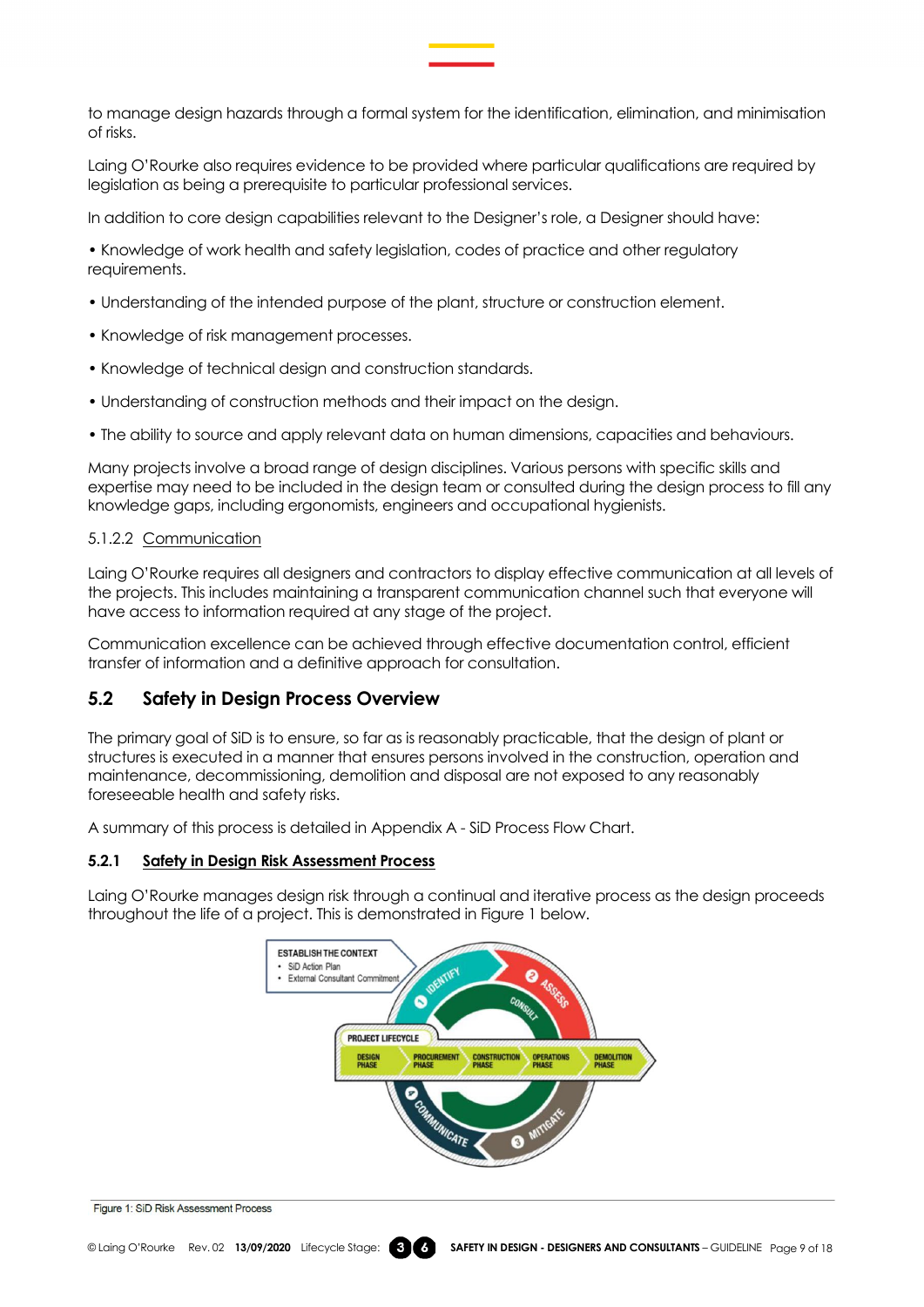Designers and Consultants of both permanent and temporary works must apply a SiD system covering their risk assessment process. This is to ensure design solutions are assessed for all reasonably foreseeable hazards that may occur as the structure is built, commissioned, used, maintained, modified, decommissioned, demolished and disposed or recycled.

The Laing O'Rourke SiD system provides the process and tools to enable a thorough review process. Unless otherwise approved by Laing O'Rourke's Design Leader, Laing O'Rourke's SiD templates are to be used for all SID reviews, record keeping and reporting. Details of these templates can be provided by the SiD Coordinator.

For further details regarding the SiD Process, please refer to the Safety in Design procedure.

## <span id="page-9-0"></span>**5.2.2 Establish the context**

Laing O'Rourke's Design Leader will initiate and establish a SiD Action Plan while the nominated SiD Coordinator will ensure implementation of the Action Plan. The SiD Action Plan will be in accordance with the requirements set out in the Safety in Design procedure, including any client, sector or local legislative requirements. It defines the key stakeholders, scope being assessed, timeframes and review milestones. The SiD Action Plan template is designed to allow planning of SiD activities to suit the particular needs of the project, taking into consideration:

- Physical scope of the project
- Design staging
- Stakeholder participation
- Design team organisation

The SiD Action Plan will describe in detail the methods for addressing the following stages of the SiD process.

## <span id="page-9-1"></span>**5.2.3 Identify and Assess risks**

Reviews and workshops are undertaken to identify and assess risks to the design throughout the project lifecycle. As design packages are complete, it is necessary to review the design to determine if there are changes to the associated risk. These reviews also apply following any changes to the design.

SiD reviews will be conducted through consultation of the relevant project stakeholders and the project team and will typically be facilitated through a series of SiD workshops. A number of prompt lists are available as separate worksheets in the SiD Register to assist in the risk identification process. In addition, outputs from other assessments, for examples HAZOPS, HAZIDs, SILs, must be reviewed to determine if there are any relevant hazards to be included in the SiD assessment. The Fatal & Severe Risks Control Standard must also be reviewed as part of the assessment.

Risks are assessed using the SiD Risk Matrix, also found in the SiD Register Template. The matrix provides a consistent approach to the assessment of the risks, with descriptions to help users rate the risks. The combined rating of the probability and consequences produces a red, amber or green rating.

Following all SiD Reviews/Workshops, the SiD Register together with a SiD Report is compiled or updated to communicate the outcomes of the review and other relevant SiD information to the relevant stakeholders using the SiD Report Template.

The minimum details and formatting requirements for health and safety information provided by Designers and Consultants to Laing O'Rourke are detailed in Appendix B – SiD Register.

## <span id="page-9-2"></span>**5.2.4 Mitigate and Control Risks**

Designers and consultants are to ensure all control measures they propose are fit for purpose and must be reviewed and adjusted through consultation and communication with all necessary parties. This includes ensuring that critical controls are able to be implemented at the construction & commissioning phases.

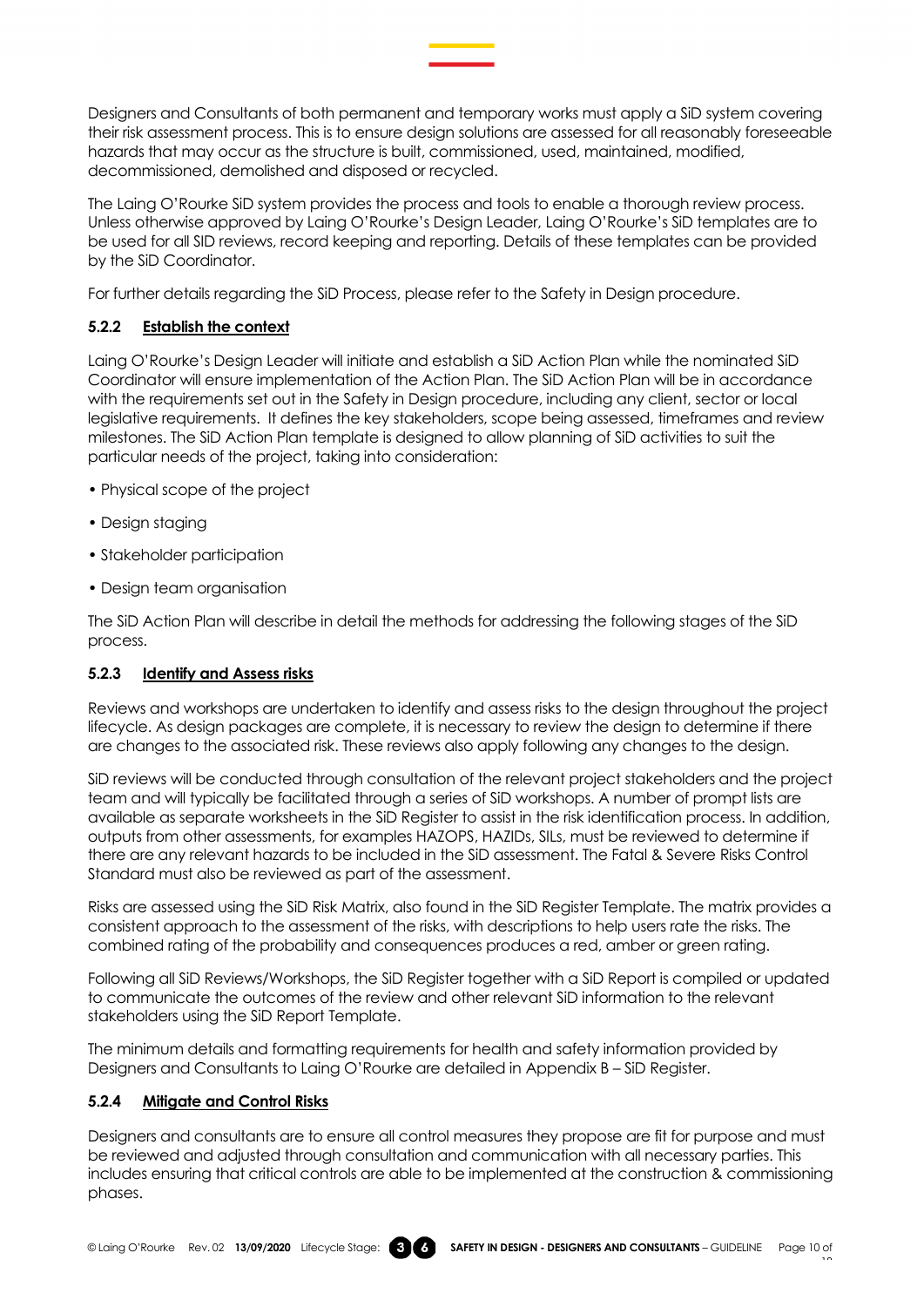The Hierarchy of Risk Control: risk control measures, as shown in Figure 2 below, are categorised and ranked from the highest level of protection and reliability to the lowest.



Figure 2: Hierarchy of risk control

Designers and consultants must adhere to the following hierarchy when implementing controls:

• Elimination: Involves eliminating the hazard and associated risk.

If it is not reasonably practicable to eliminate a hazard, the following should be considered:

- Substitution: Replace a hazardous process or material with one that is less hazardous
- Isolation: Separate the hazard from people
- Engineering: Use engineering control measures to minimise the risk e.g. permanent anchorage points

• Administrative: When engineering controls cannot reduce the risk sufficiently, administrative controls should be employed e.g. SWMS, warning signs

• Personal Protective Equipment: Use to protect workers from any residual risks e.g. ear muffs.

All this information is captured and maintained in the SiD Register.

#### <span id="page-10-0"></span>**5.2.5 Communicating Safety in Design Information**

Designers and Consultants must give adequate information to those who interact with the design regarding:

• Each purpose for which the plant or structure was designed (e.g. safe working loads)

• The results of any calculations, analysis, testing or examination in relation to plant or structures, including any hazardous properties identified by testing. Designers and Consultants must also provide Laing O'Rourke with details of their verification plan, including a register of relevant calculations relating to their design and verification of these calculations

• The mitigations and actions necessary to ensure that SFAIRP the plant or structure reasonably limits risks to health and safety when used for a purpose for which it was designed, including:

• Construction methods and techniques that were assumed and form the basis of the design (e.g. erection sequences)

• Operating methods and maintenance techniques that were assumed and form the basis of the design

• Decommissioning and demolition of the works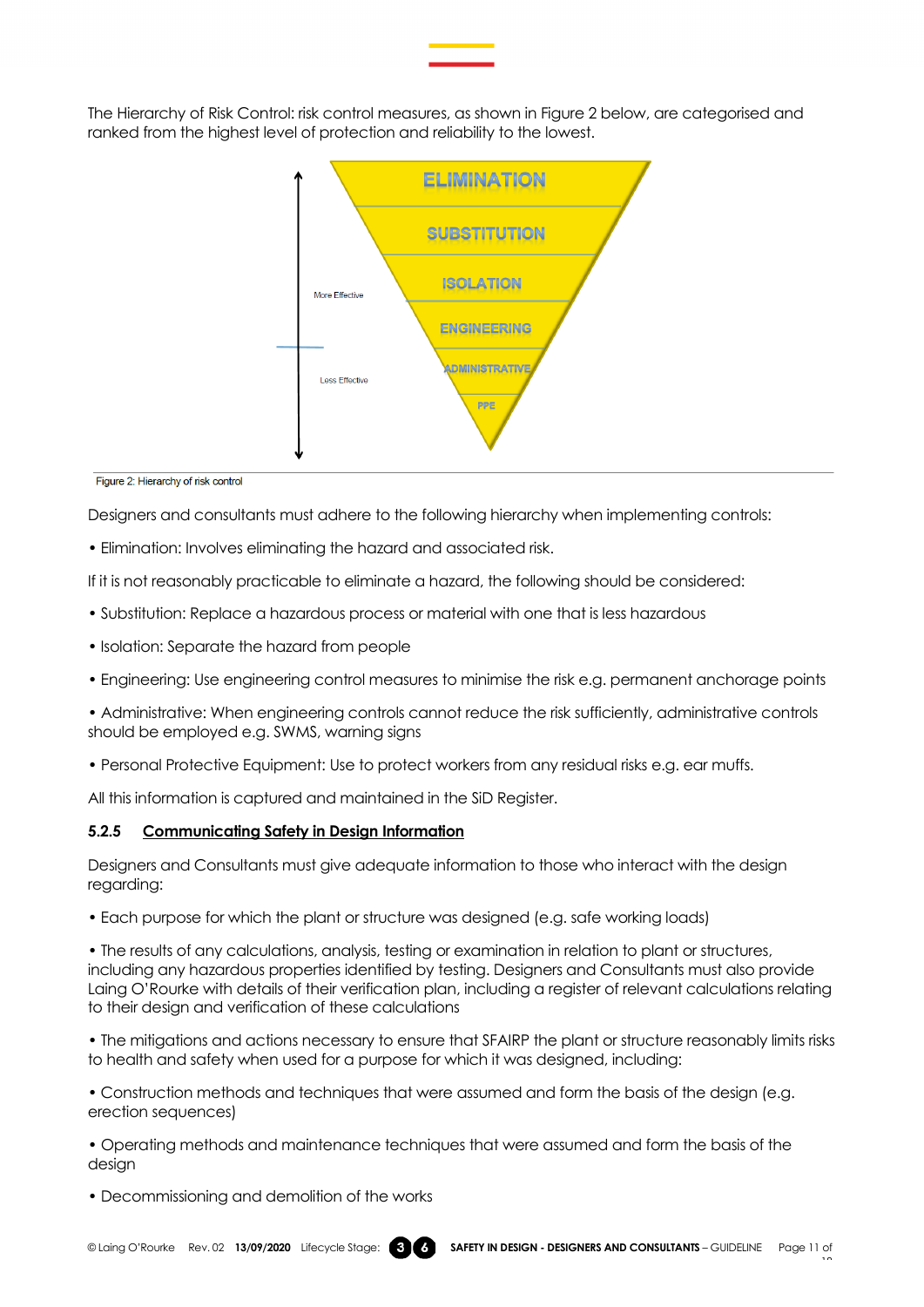• Consideration of any reasonably foreseeable misuse.

• Residual safety hazards and risks relevant to construction, operation, maintenance, decommissioning, demolition and disposal must be clearly recorded and effectively communicated to those who interact with the design. Information regarding residual risks must include information as to how the residual risk is to be managed.

Throughout the life cycle of the project it is important that SiD information is updated as required and communicated well between the project team and other key stakeholders. Information is updated as required and the communication of it is critical to ensuring the project meets its SiD obligations.

At the point of handover, any residual risks must be provided to the Client/Operator/maintainer, through a final version of the SiD Register and SiD Report.

SiD information may be documented and communicated in a combination of formats. The type and number of documents will vary depending on the project and would typically entail:

- Drawings featuring design details, including assumed construction methodologies.
- Specifications.
- Design Reports, including SiD Reports.
- SiD Register.
- Operations and Maintenance Manuals.

#### <span id="page-11-0"></span>**5.2.6 Consultation Obligations**

Consultation between those involved across the project lifecycle aids in design decisions which can eliminate or minimise risks from the construction and operation of structures and plant. Consultation can take many forms from formal workshop settings to more informal meetings and reviews.

Consultation obligations include interactions with the following key parties:

• Persons (or safety representative of those persons) who are, or who are likely to be, directly affected by a work health and safety matter in relation to the design.

- Persons who have a safety duty with the design and its outcome.
- Persons who commission the design work.
- Persons who commission the construction work.
- Persons involved in the operation and maintenance of plant or a structure.
- Persons involved with the demolition, dismantling and disposal of plant or a structure.

Some of the meetings include:

- Pre-start and progress meetings, including any SiD kick off meeting
- Design coordination meetings and reviews
- SiD workshops
- Safety Committee meetings

All parties are obliged to consult freely and ensure there is an unrestricted flow of SiD information between all involved parties.

A Designer of a plant or structure must give additional information in relation to SiD, as prescribed by the Regulations, including:

• Features that minimise/eliminate hazardous manual tasks.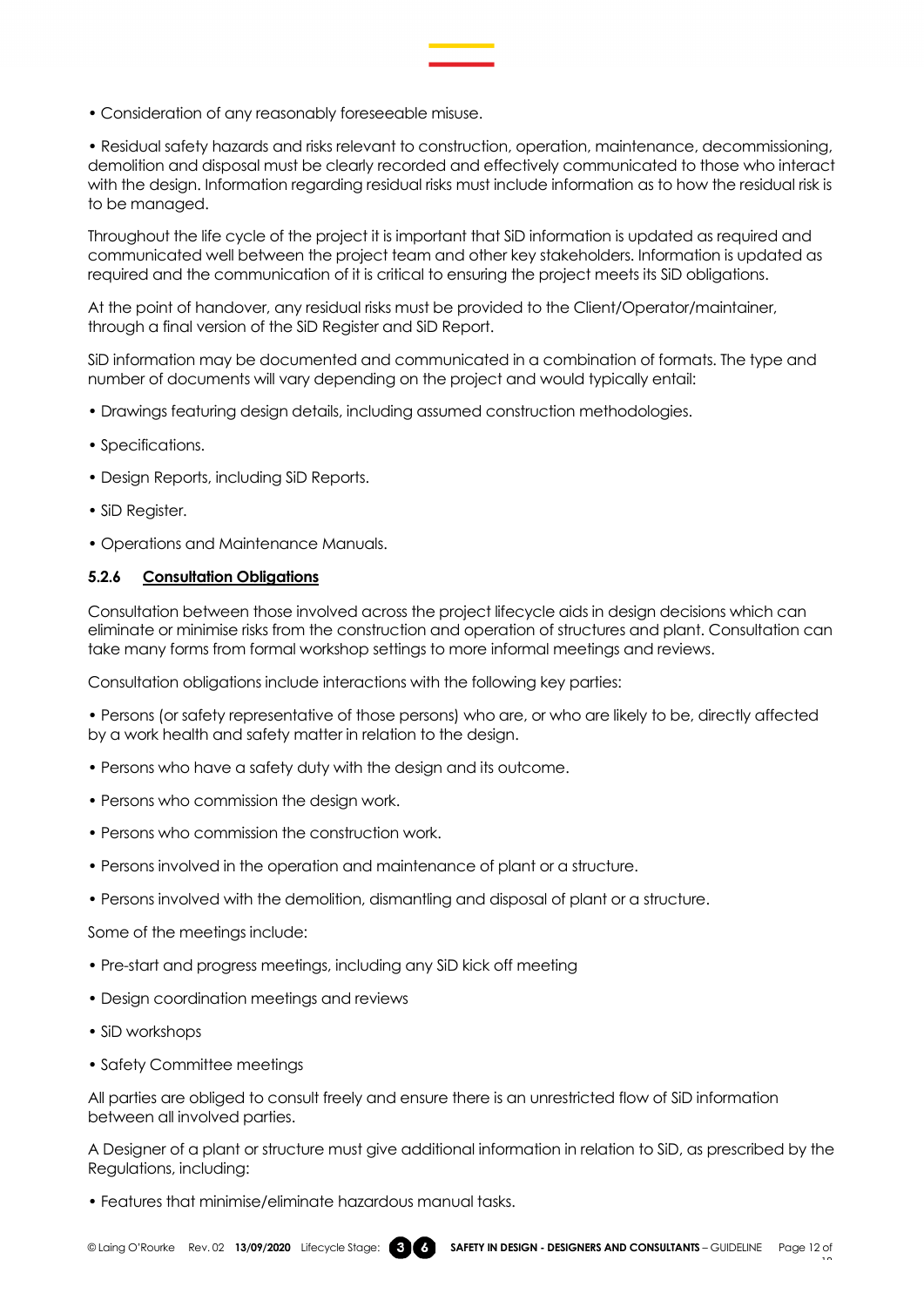- Noise emissions and measurement.
- Provision of information to the manufacturer.

Key parties to whom SiD information should be communicated include:

- Other Designers and Consultants.
- Constructors (including subcontractors).
- Commissioners.
- Operators and maintainers
- Facility users (where possible).
- Demolishers

#### <span id="page-12-0"></span>**5.2.7 Guidance on Risk Treatment**

To assist our partner Designers & Consultants understand:

• The balance between good design and constructability, and;

• Laing O'Rourke's preference around avoidance, reduction, transfer or acceptance of risk post-design phase,

we have produced more specific guidance around the preferred risk treatments aligned to the Fatal and Severe Risks (FSRs) noted in our Safety Management System. It is expected that our Designers and Consultants will consider these elements in their assessment of risks in the design phase.

The detailed risk treatments and guidelines are contained in Appendix C.

## <span id="page-12-1"></span>**5.3 Safety in Design and the Project Lifecycle**

As identified in the SiD Process Overview diagram the process applies throughout the project lifecycle.

This includes the following:

Project Bid Phase: While a project is in the bid phase, high level SiD reviews and assessments will be undertaken to ensure any key SiD risks can be identified and mitigated

Design Phase: As design packages are completed or changes are made SiD reviews and assessments are undertaken on a regular basis

Procurement Phase: Any design changes during the procurement phase are reviewed to ensure there is no additional risk introduced. For example, materials scoped in the original design may not be available and changes may be required that would then prompt a review of the SiD risks

Construction Phase: During the construction phase there may be some elements of temporary works design or other design packages that require a SiD review. In addition, changes to the design may be required as more information becomes available on site. Any changes should be checked with the designer to ensure they do not introduce any additional risk

Operations Phase: Any residual risks from the construction phase should be reviewed and understood for operations and maintenance.

Demolition Phase: Any residual risks or risks introduced during the previous project phases should be considered in the demolition phase.

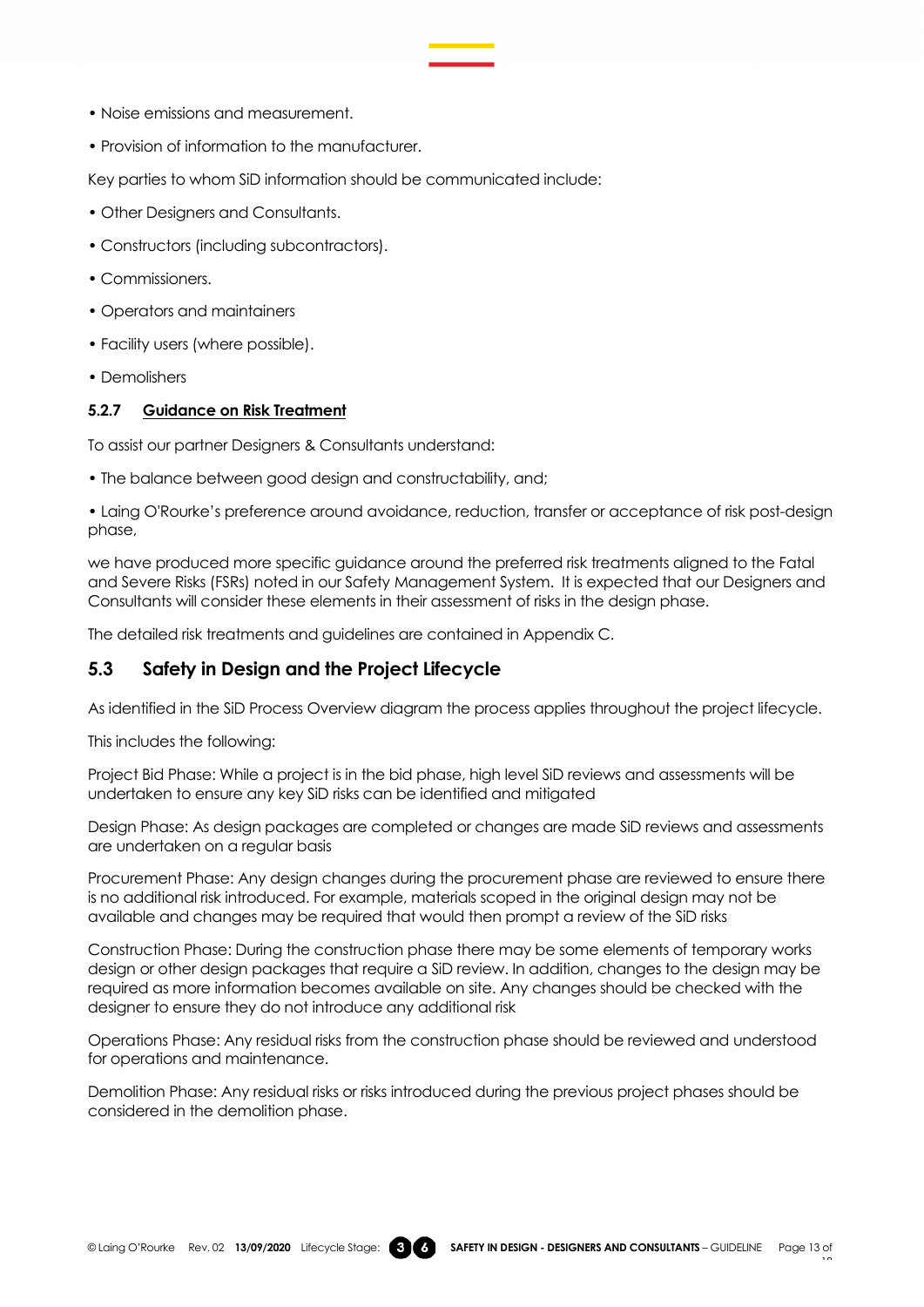## <span id="page-13-0"></span>**5.4 Review and Audit**

Projects often move through project phases at different rates and in parallel. There is the need for the ongoing involvement of designers to ensure changes that arise throughout the life of the project are assessed to determine their impact on the overall safety of the design.

### <span id="page-13-1"></span>**5.4.1 SiD Workplace Inspections**

Laing O'Rourke's Design Leader will monitor the overall design programme for compliance during project delivery. Inspections will be carried out to verify that the control measures established in the SiD Register are maintained, and implemented correctly.

Both designers / consultants and Laing O'Rourke have a shared duty for the monitoring and review of control measures. Reviews of controls should be done so through consultation of persons exposed to the control as well as those who implemented the control. Monitor and review responsibilities must be established in the projects SiD Register upon implementing the control measure.

A programme of required inspections is to be submitted to Laing O'Rourke for approval. Additionally, these inspections will be carried out to review the control measured implemented. This review may result in the revision of the control following consultation, direction by a health and safety representative, identification of a new hazard or a change in the work method.

### <span id="page-13-2"></span>**5.4.2 Consultant SiD Performance**

An appraisal of Designers and Consultants SiD performance may be conducted by the Laing O'Rourke Design Leader on a monthly basis as part of Laing O'Rourke's Consultant Feedback System (CFS).

### <span id="page-13-3"></span>**5.4.3 Assessment, Audits and Phase Reviews**

During the course of design development, Laing O'Rourke will undertake audits and reviews of Designer's and Consultant's activities and records as described in E-T-7-0310 Design Execution Plan. These audits and reviews will include assessment of SiD activities and records.

## <span id="page-13-4"></span>**5.4.4 Other Standards**

Where Laing O'Rourke does not have an overriding standard, the requirements of the following should be implemented as a minimum:

- The National Construction Code
- The Work Health and Safety Acts and accompanying Regulations
- Mine Safety Acts and accompanying Regulations
- Codes of Practice
- Australian Standards and other recognised International Standards
- Rail Safety Acts and accompanying Regulations.

#### <span id="page-13-5"></span>**5.4.5 SMS References Applicable**

• SR 01 Risk Assessment and SiD

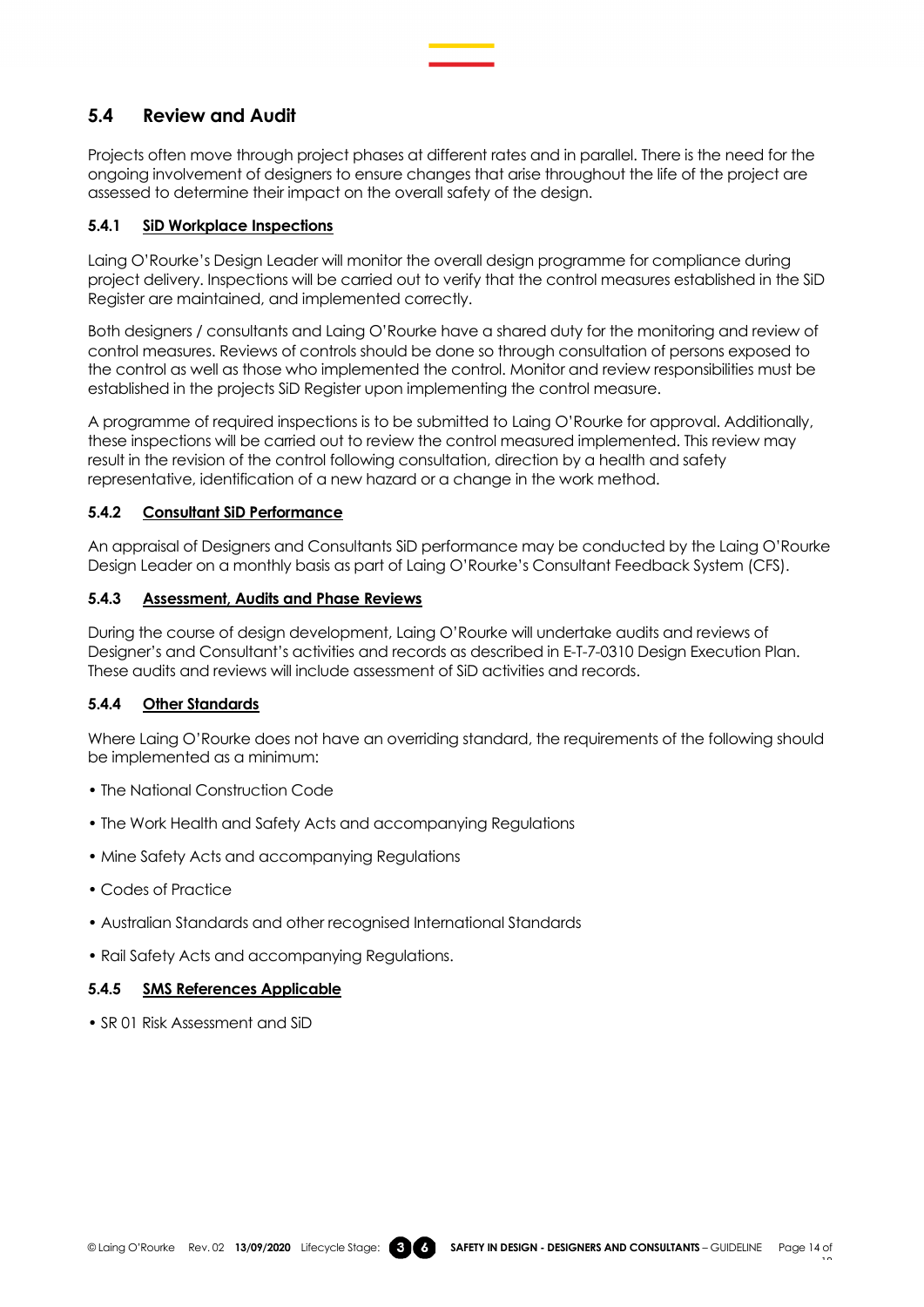

## <span id="page-14-0"></span>**APPENDIX A - SAFETY IN DESIGN PROCESS FLOW CHART (Design Phase)**

Figure 3 - Safety in Design Process Flow Chart (Design Stage)

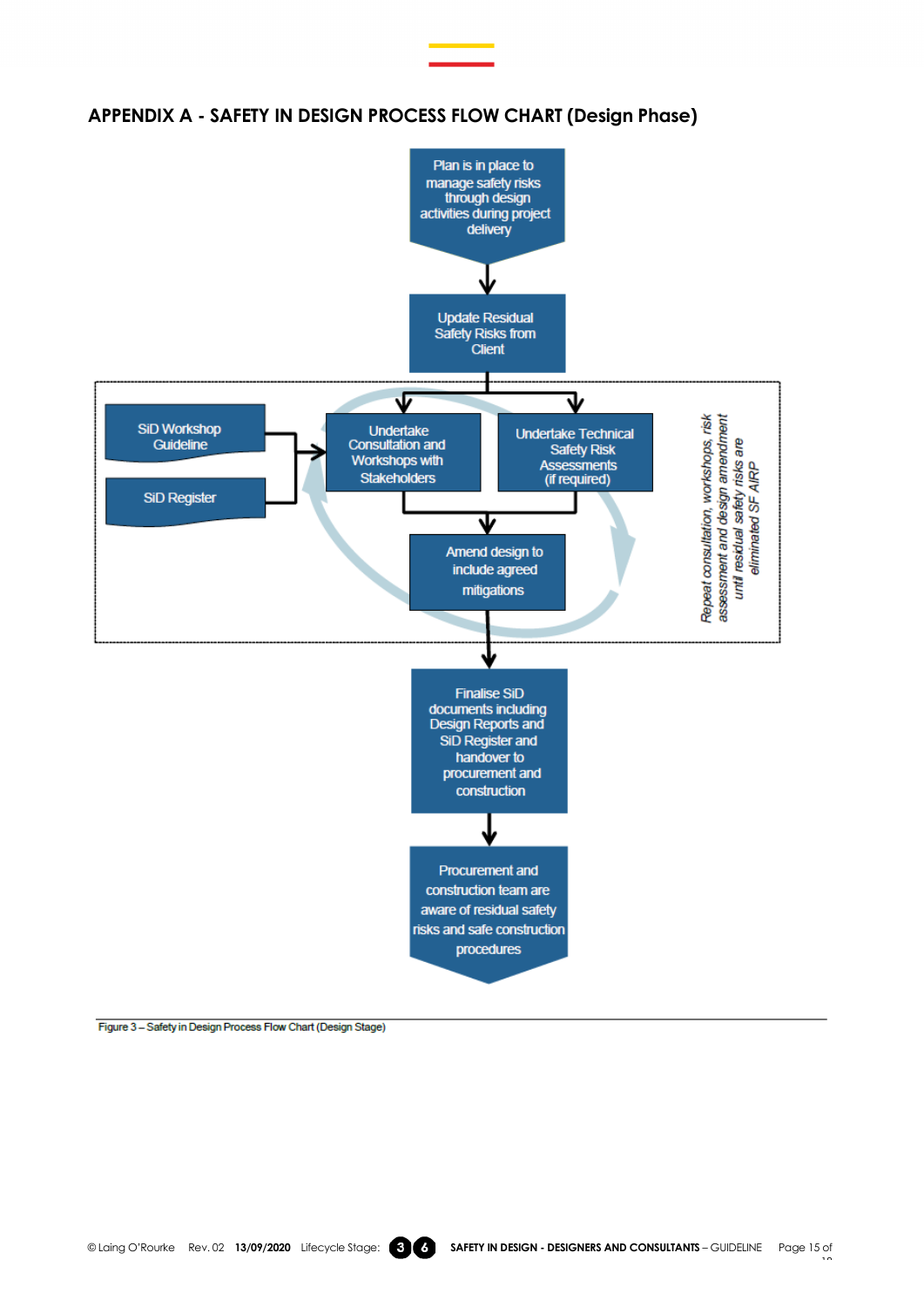## <span id="page-15-0"></span>**APPENDIX B - SAFETY IN DESIGN (SiD) REGISTER TEMPLATE**

The SiD Register forms the basis for managing SiD. The expectation is that Designers and Consultants will forward their SiD registers and accompanying records to Laing O'Rourke, for consolidation into Laing O'Rourke's SiD Register. Therefore, data will need to be formatted as per register according to the following.

• Designers and Consultants must ensure all fields are completed in full and issued to Laing O'Rourke as part of their respective SiD Submission

• To facilitate data entry into the hazard category field Laing O'Rourke recommends that a series of checklists be established. These checklists will assist in ensuring that relevant hazards are considered as applying for the particular design that is under review. A range of checklists and prompts is available as separate worksheets in the SiD register



Figure 4 - Screenshot of template E-T-3-0393 SiD Registe

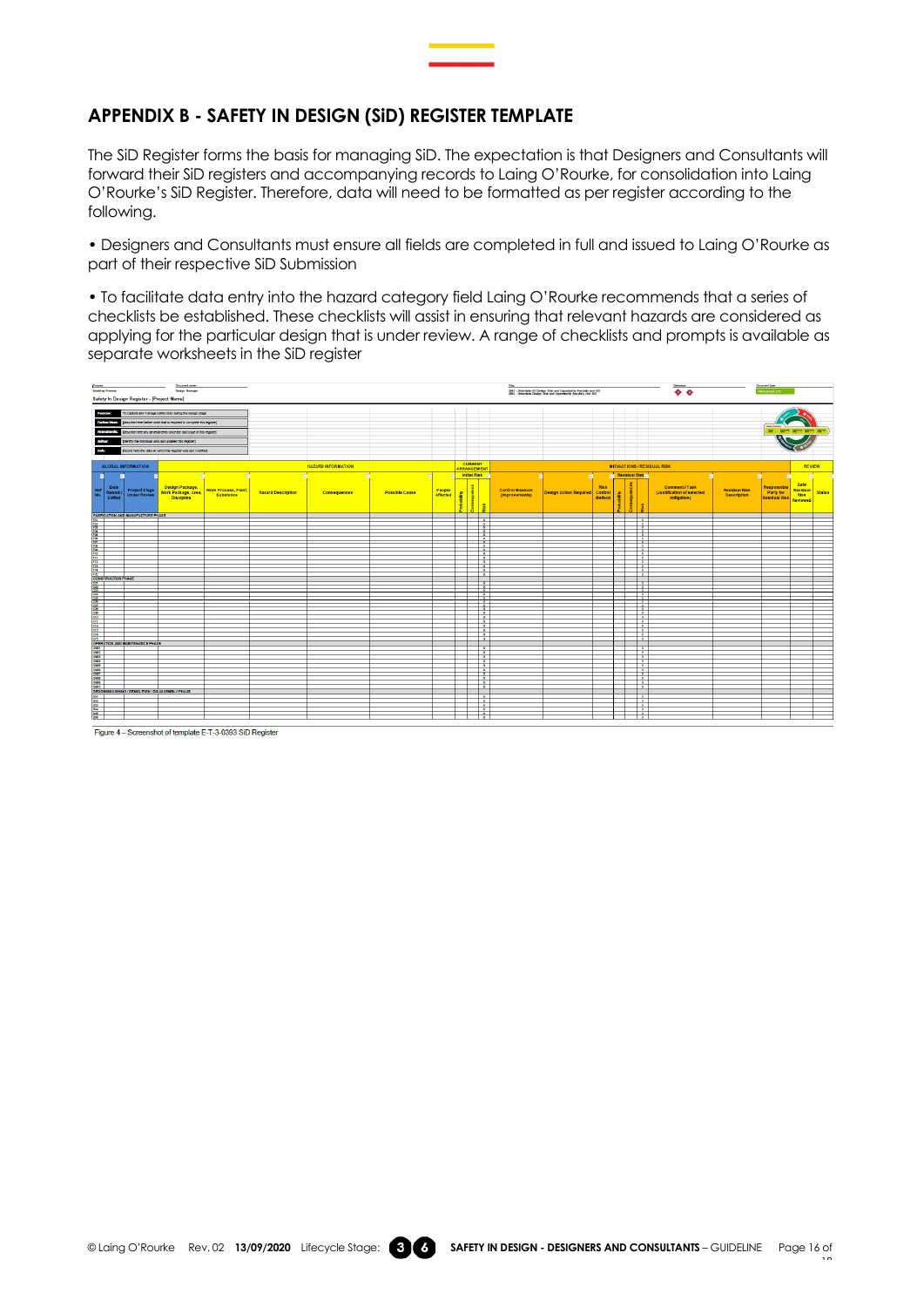## <span id="page-16-0"></span>**APPENDIX C - GUIDANCE ON FATAL AND SEVERE RISK (FSR) TREATMENT**

| <b>FSR</b>     | <b>Description</b>                                    | Preferred Risk Treatment / Design Consideration to Address Constructability Risk                                                                    |  |
|----------------|-------------------------------------------------------|-----------------------------------------------------------------------------------------------------------------------------------------------------|--|
|                |                                                       | (Note: All suggestions to be considered so far as is reasonably practicable)                                                                        |  |
| 1              | Temporary Works,                                      | Minimise deep excavations                                                                                                                           |  |
|                | Excavations and<br>Underground & Overhead<br>Services | Assess preliminary temporary works schemes, advising Laing O'Rourke of<br>complex or unusual methodologies.                                         |  |
|                |                                                       | Eliminate or reduce overhead and/or underground services interfaces.                                                                                |  |
|                |                                                       | Agree load-bearing requirements with Laing O'Rourke.                                                                                                |  |
|                |                                                       | Agree methodology for erection of steelwork and stability of structures with<br>Laing O'Rourke                                                      |  |
| $\overline{2}$ | Plant & Equipment                                     | Eliminate or reduce plant and people interaction through design and<br>methodology.                                                                 |  |
|                |                                                       | Maintain defined exclusion zones.                                                                                                                   |  |
|                |                                                       | Consider stability & ground bearing pressure required for plant set up &<br>operation.                                                              |  |
| 3              | Cranes & Lifting                                      | Agree preliminary crane type / positioning and lift plans with Laing O'Rourke.<br>Design to consider soft slings as prohibited with Laing O'Rourke. |  |
|                |                                                       | Eliminate or reduce pick and carry operations - "Franna" type cranes are<br>prohibited                                                              |  |
| 4              | Working at Height                                     | Eliminate or reduce working at height via construction techniques on ground.                                                                        |  |
|                |                                                       | Consider engineered edge, penetration & falling object protection.                                                                                  |  |
|                |                                                       | Eliminate or reduce work in harness under fall protection or restraint.                                                                             |  |
|                |                                                       | Consider location of any required fall arrest anchor points.                                                                                        |  |
|                |                                                       | Eliminate or reduce exposed penetrations.                                                                                                           |  |
|                |                                                       | Consider accessibility of equipment and emergency retrieval (EWP etc)                                                                               |  |
| 5              | Scaffolding                                           | Eliminate or reduce the need for scaffolding, particularly complex<br>arrangements.                                                                 |  |
|                |                                                       | Agree preliminary scaffolding arrangement with Laing O'Rourke.                                                                                      |  |
| 6              | Energised Plant, Isolations &                         | Eliminate work on or around energised plant.                                                                                                        |  |
|                | Lockouts                                              | Consider isolations and lockout systems for any augmented live services                                                                             |  |
| 7              | <b>Electrical Safety</b>                              | Consider the protection / layout of temporary & permanent power to reduce<br>the risk of interface with people & plant.                             |  |
|                |                                                       | Agree preliminary commissioning procedures with Laing O'Rourke.                                                                                     |  |
| 8              | <b>Confined Spaces</b>                                | Eliminate temporary and/or permanent confined spaces.                                                                                               |  |
|                |                                                       | Ensure access to temporary confined spaces can be restricted & controlled                                                                           |  |
| 9              | Formwork                                              | Agree preliminary formwork arrangement with Laing O'Rourke.                                                                                         |  |
|                |                                                       | Design formwork to integrate with screens and form systems to provide<br>encapsulation.                                                             |  |
|                |                                                       | Eliminate or reduce working at height via construction techniques on ground.                                                                        |  |
| 10             | Demolition                                            | Agree preliminary demolition methodology & exclusion zones with Laing<br>O'Rourke (including any potential hazardous materials and services).       |  |
|                |                                                       | Reduce personnel required for demolition work through proposed methodology                                                                          |  |
| 11             | Asbestos                                              | Notify Laing O'Rourke of any known asbestos in existing infrastructure.                                                                             |  |
| 12             | Precast & Tilt-up Concrete                            | Agree preliminary construction methodology (including preliminary propping<br>schemes) with Laing O'Rourke.                                         |  |
|                |                                                       | Consider storage requirements for pre-cast & tilt-up concrete elements.                                                                             |  |
| 13             | Work Over Water                                       | Eliminate work over water where possible, else agree methodology with Laing<br>O'Rourke.                                                            |  |